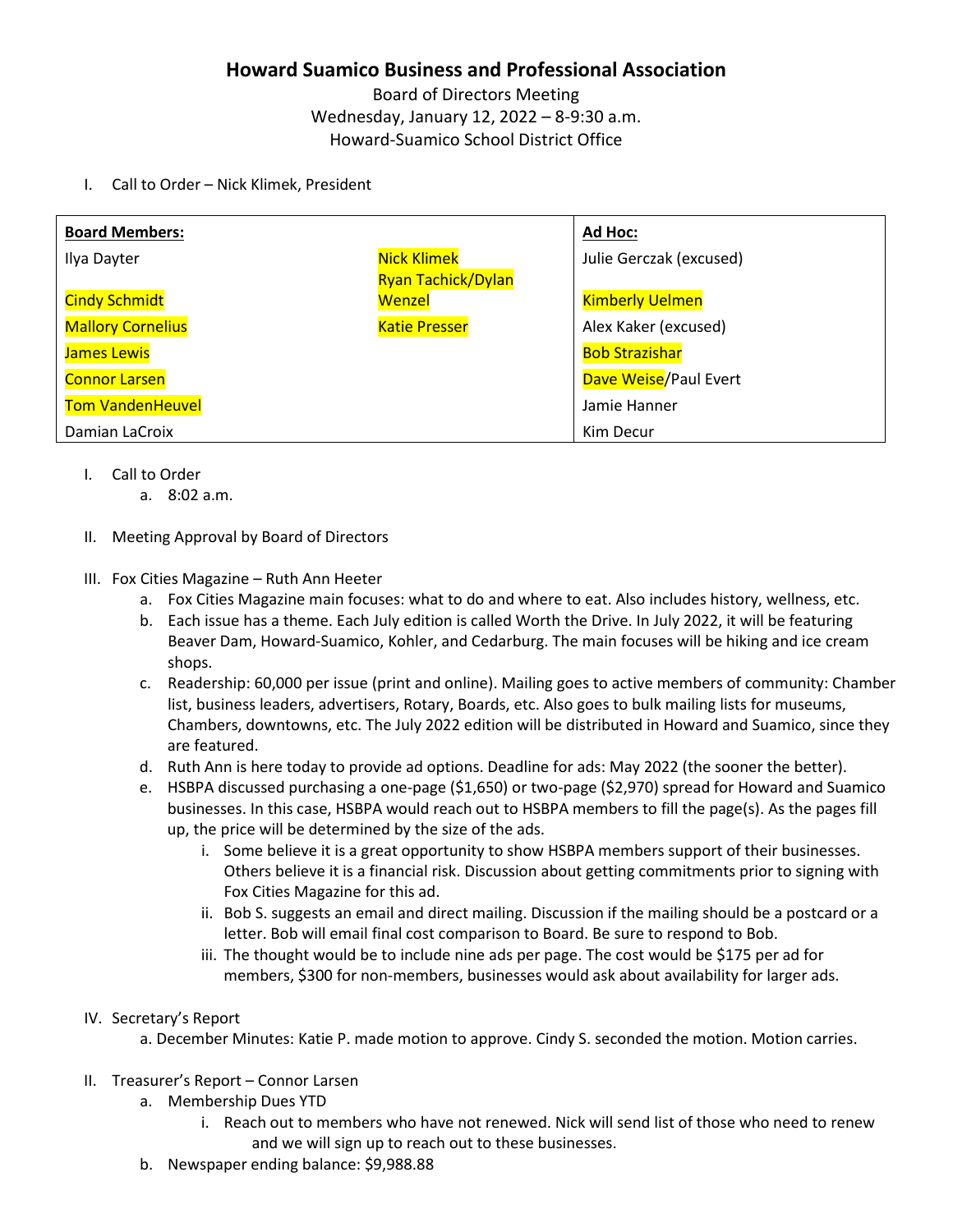- c. Operating ending balance: \$16,882.45
- d. Charitable ending balance: \$2,015.14
- e. 2021 Budget:
	- i. Newspaper: Income was \$113.32 (we projected loss of \$6,262.22).
	- ii. Operating: Income was \$9,323.47 (we projected loss of \$1,555.46).
- f. Tom V. made motion to approve Treasurer's Report. Jim L. seconded the motion. Motion carries.
- IV. President's Comments Nick Klimek
	- a. Bylaws Open questions or concerns? *(discussion moved to next month due to time constraint)*
		- i. Purpose of Organization
		- ii. Committees Members
		- iii. Sub-Memberships Remote Businesses
	- b. Board Members
		- i. In need of board members. If you know anyone, let Nick know. Need minimum of 10 or maximum of 14.
	- c. 2022 Goals *(discussion moved to next month due to time constraint)*
- V. Community Reports
	- a. Village of Howard Paul Evert
		- i. Provided written building inspection permit summary.
	- b. Village of Suamico Alex Kaker (Absent)
		- i. Crooked Joker to open in March.
		- ii. Fast food chain looking to open in Urban Edge.
		- iii. Sky Van Rossum is running unopposed for one year term.
		- iv. Three candidates running for spots on board.
		- v. Actively recruiting two employees.
	- c. Howard-Suamico School District Kimberly Uelmen
		- i. COVID-19: Following survey feedback from HSSD families, masks are strongly recommended as of January 3. We are currently experiencing the highest number of staff and student cases ever. District Office staff have been added to sub lists. Visit our [dashboard](https://www.hssdschools.org/community/covid19/dashboard) for the details.
		- ii. Facilities Update: We are discussing a spring date for a groundbreaking. Preparation work at all of our schools is being completed. The most significant updates will take place at Bay View and Forest Glen.
		- iii. The Board meeting on Monday was held at UWGB. Each year, one Board meeting is held at a post-secondary education institution for a linkage. On Monday, there was great conversation regarding social emotional wellness and how it has transformed during the pandemic, as well as how post-secondary institutions are placing less emphasis on ACT scores, as they focus on equity.
		- iv. Winter sports are in full swing. Come check out a contest!
		- v. Suamico 4th grade students taught Bay Port IB English students how to program robots. IB English students will then use this information for their semester project.
		- vi. Brock Bartol, Bay Port freshman, is on Team USA Luge.
		- vii. Golden Apple nominees will be published January 16.
		- viii. HSSD is proud of our teachers and staff for their dedication and flexibility throughout the pandemic, especially the past few weeks.
	- d. Greater Green Bay Convention & Visitors Bureau Julie Gerczak
		- i. Working on year-end reports. Hoping the Packers go to the Super Bowl. Hoping there will be two games in January.
		- ii. Destination Guide to be published in February.
- VI. Committee Reports
	- a. Newspaper Bob Strazishar
		- i. No report.